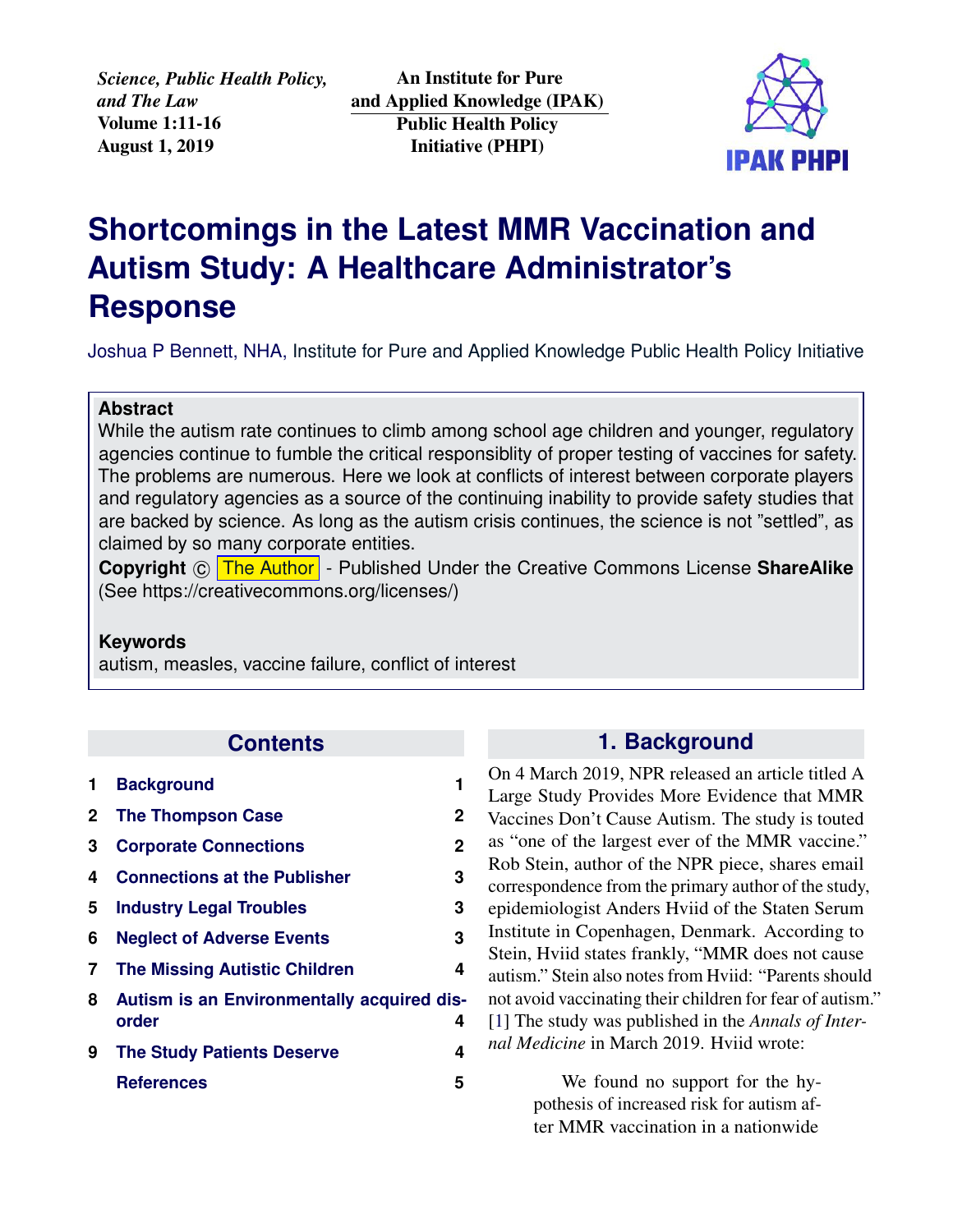unselected population of Danish children; no support for the hypothesis of MMR vaccination triggering autism in susceptible subgroups characterized by environmental and familial risk factors; and no support for a clustering of autism cases in specific time periods after MMR vaccination. [\[2\]](#page-4-1)

Hviid is confident in his assertions and explains clearly enough how the researchers came to their conclusions. Questions nevertheless remain. Hviid says that Andrew Wakefield's conclusions in the retracted Ileal-lymphoid-nodular hyperplasia, non specific colitis, and pervasive development disorder in children have not been replicated, and that "observational studies have not been able to identify an increased risk for autism after MMR vaccination," then cites a 2014 meta-analysis of ten observational studies (among several other studies) that failed to replicate any of Dr. Wakefield's findings and subsequently demonstrated no link between the MMR vaccine and autism. [\[3\]](#page-4-2)

## **2. The Thompson Case**

<span id="page-1-0"></span>Close examination of the second point of reference, Dr. Taylor's et. al. 2014 study *Vaccines are not associated with autism: An evidence-based metaanalysis of case-control and cohort studies*, reveals that the 17th piece cited in Dr. Taylor's work is William Thompson's 2004 *Age at first measlesmumps-rubella vaccination in children with autism and school matched control subjects: a population based study in metropolitan Atlanta*. Dr. Hooker's conclusions drawn from his discussions with Dr. Thompson shed a different light on that meta analysis.[\[4\]](#page-4-3) The public deserves to know what happened with the omitted data and why the matter seemed to just go away. The following is a quotation of Dr. Thompson's admission:

> I regret that my coauthors and I omitted statistically significant information in our 2004 article published in the journal *Pediatrics*. The omitted data suggested that African American

males who received the MMR vaccine before age 36 months were at increased risk for autism. Decisions were made regarding which findings to report after the data were collected, and I believe that the final study protocol was not followed. I want to be absolutely clear that I believe vaccines have saved and continue to save countless lives. I would never suggest that any parent avoid vaccinating children of any race. Vaccines prevent serious diseases, and the risks associated with their administration are vastly outweighed by their individual and societal benefits [\[5\]](#page-4-4)

Opposing views presented on the matter include the interpretation of the CDC[\[6\]](#page-4-5), and Dr. Hooker's take can be found here. [\[7\]](#page-4-6) Trasncripts of the phone calls between Dr. Hooker and Dr. Thompson are also available. [\[8\]](#page-4-7)

## **3. Corporate Connections**

<span id="page-1-1"></span>Concerns about the financial backing of the study also exist: Financial support was provided by the Novo Nordisk Foundation and the Danish Ministry of Health. Novo Nordisk is a massive multinational pharmaceutical company in Denmark with a market capitalization that is greater than \$49B USD. According to last year's annual report they anticipate an effective 2019 tax rate of 20-22%. [\[9\]](#page-4-8) The government of Denmark receives significant tax revenue in an arrangement like this. Therefore, both the Danish Ministry of Health and Novo Nordisk have a vested interest in a study that will not produce any negative outcomes. A study that demonstrated an association between vaccination and autism would obviously decrease demand for the MMR vaccine, thereby causing a negative financial impact for Novo Nordisk. This decrease in revenue leads naturally to less tax revenue for the government of Denmark. This does not mean that an inaccurate study result is guaranteed, but I believe there is a positive correlation between the degree of conflict of interest and the possibility that the performance of the study will be less than sat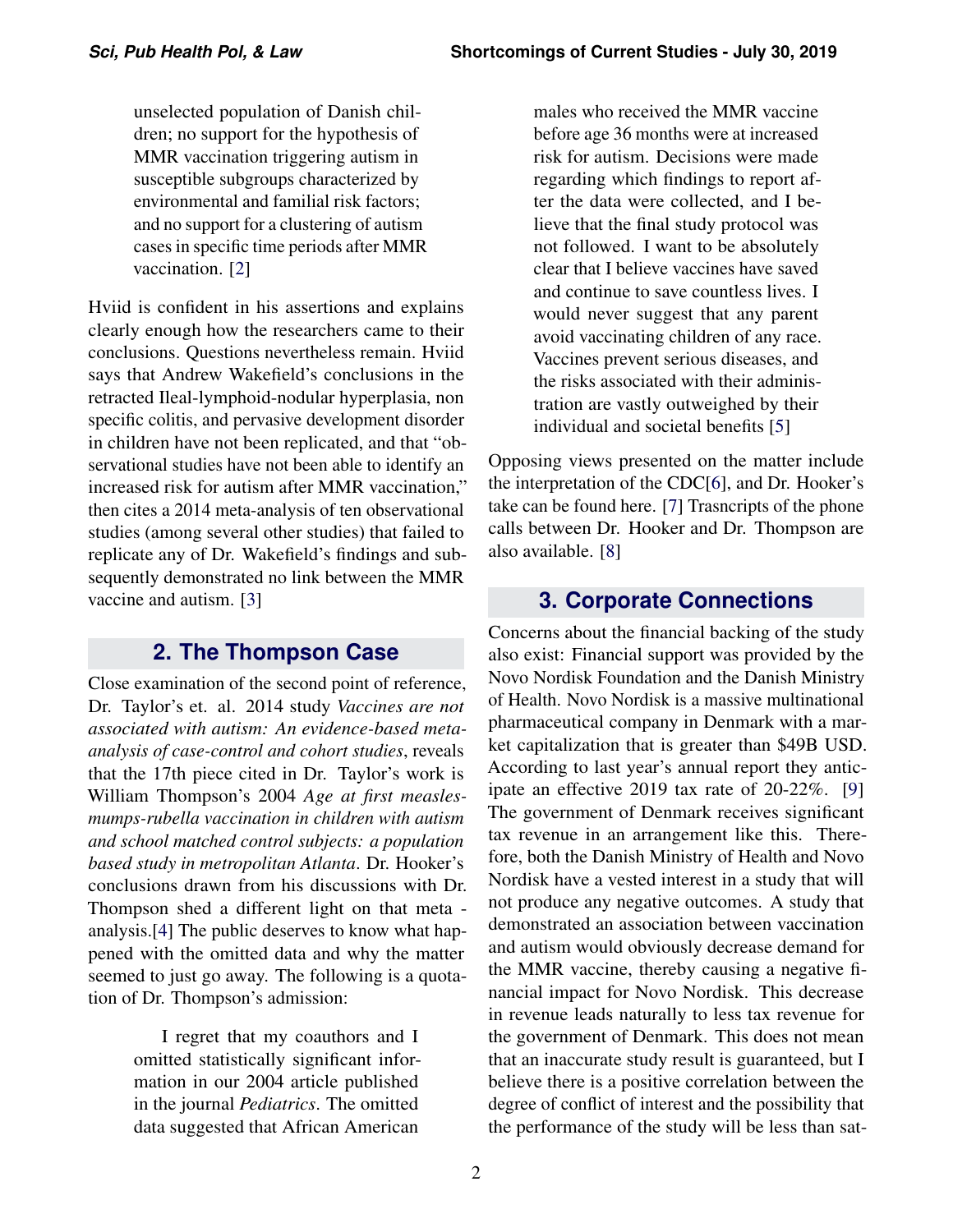isfactory. On top of this, Dr. Christine Laine, the editor-in-chief of the *Annals of Internal Medicine*, reported that her husband has stock options and holdings with a company called Targeted Diagnostics and Therapeutics in the Disclosures portion of the study. TD&T is a biotechnology company located in West Chester, Pennsylvania that performs research and development in in-vitro diagnostics and imaging agents. Interestingly, they also perform R&D in receptor-based therapeutics and cancer vaccines. Unfortunately, the Bloomberg snapshot redirects to www.tdtinc.com, which does not seem to be in service at the time of this writing.[\[10\]](#page-4-9)

#### <span id="page-2-0"></span>**4. Connections at the Publisher**

The editor-in-chief of the *Annals of Internal Medicine* has a personal financial interest in the continued promulgation of vaccination. Dr. Jaya K. Rao, a Deputy Editor of the *Annals of Internal Medicine*, has stock holdings/ options in Pfizer and Eli Lilly. Pfizer is a publicly traded company and is one of the largest pharmaceutical companies in the United States, having manufactured virtually all sorts of pharmaceutical products, including vaccines, for years. Eli Lilly is also a major American pharmaceutical company and is probably most well known for being the first company to develop Jonas Salk's polio vaccine in large quantities. A deputy editor of the *Annals of Internal Medicine* has a personal financial interest in the continued promulgation of vaccination. Dr. Catharine Stack, a Deputy Editor for Statistics at the *Annals of Internal Medicine*, reported holdings in Pfizer, Johnson & Johnson, and Colgate-Palmolive. Johnson and Johnson is an American pharmaceutical company who is probably most famous for BandaidsTM and baby powder but has recently decided to press into vaccine research and development [\[11\]](#page-4-10) , and of course Pfizer is a major vaccine manufacturer. The Deputy Editor for Statistics at the *Annals of Internal Medicine* has a personal financial interest in the continued promulgation of vaccination. Christina Wee, a deputy editor of the *Annals of Internal Medicine*, discloses that she is employed with Beth Israel Deaconess Medical Center. The nature of her relationship with

the Medical Center is apparently a conflict of interest. The remaining four editors claim no conflicts of interest. Both the authors of the study and at least three of the individuals who choose what is printed in the *Annals of Internal Medicine* have substantial financial ties to vaccine manufacturers. It is unseemly and distressing to see such direct conflicts of interest in those who hold positions that traditionally were safeguards of objectivity in science. Conflicts of interest like these have the possibility to create pressure to prioritize financial incentives over the discovery process. We should take seriously reviews of the information from researchers not financially backed by the pharmaceutical industry.

#### <span id="page-2-1"></span>**5. Industry Legal Troubles**

It is also hard to overlook the legal troubles endured by the pharmaceutical industry in general, and Merck in particular. Before it was taboo to speak of these things, *Huffington Post Canada* published Lawrence Solomon's 2014 update about Merck's whistleblower suit. [\[12\]](#page-5-0) Reuters covered the suit in 2015 when Merck was accused of not answering questions regarding the current efficacy of the vaccine, preferring to only provide data from a half century ago.[\[13\]](#page-5-1) Now Merck's position seems less secure than ever: their licensing of the vaccine may be threatened. Documents revealed via FOIA request demonstrated the FDA knowingly licensed the MMR vaccine for use in the United States following clinical trials with small numbers of enrollees and only a six week adverse reaction tracking period  $<sup>1</sup>$  $<sup>1</sup>$  $<sup>1</sup>$ .</sup>

### <span id="page-2-2"></span>**6. Neglect of Adverse Events**

The study nevertheless resulted in a large number of participants with new upper respiratory infections and gastrointestinal problems. In at least one study group this exceeded 50% of participants – adverse events were not taken into consideration during the

<span id="page-2-3"></span><sup>&</sup>lt;sup>1</sup> Unfortunately, this is one of the longest tracking periods I have ever seen. The DT Toxoids Adsorbed vaccine, first approved in the United States in 1997, was approved after clinical safety trials that monitored for adverse reactions for 24 hours. https://www.fda.gov/media/75962/download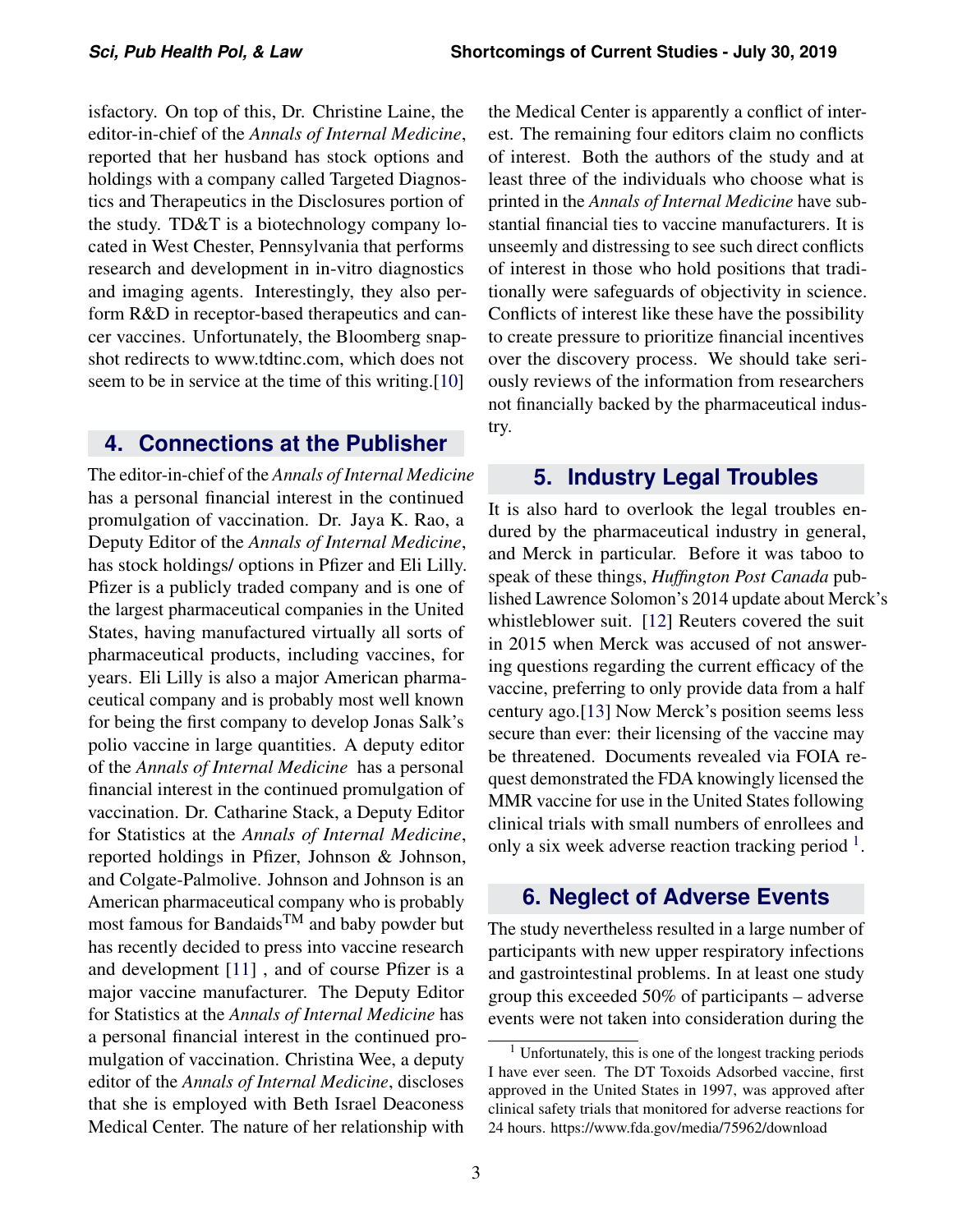safety profile, and no person in the control group received an inert placebo.[\[14\]](#page-5-2) As a healthcare administrator with a vested interest in public health, especially from a financial and operational perspective, I find it inconceivable that this product would be forced upon anyone, especially children. Nevertheless, several states are attempting to remove philosophical and medical exemptions to vaccination, removing a parent's right to choose whether or not they want to trust the claims of Merck. Dr. Brian Hooker also identifies several shortcomings in Hviid's study. He alleges that:

- several thousand autistic children are not represented in the study when they should be.
- many of the children were too young to receive an autism diagnosis in the first place
- two different MMR vaccines were used in the study
- there is no accounting for the change in the Danish vaccination schedule which occurred in 2008, at which time the age of the second MMR vaccine was reduced from 12 to 4, which is younger than the average age of an autism diagnosis.[\[15\]](#page-5-3)

#### <span id="page-3-0"></span>**7. The Missing Autistic Children**

Dr. James Lyons-Weiler identifies issues also. The rate of autism amongst study participants is just over half of the rate of autism in Denmark, echoing Dr. Hooker's allegation of missing children as well. An ASD rate of 0.9-1% amongst a population with an autism rate of 1.65% is probably not representative of the population at large. He argues that cumulative vaccine exposure is a better indicator of developing autism than one vaccine. [\[16\]](#page-5-4) An analogy would be that a study on the effects of a 12th shot of bourbon on a group of college kids who have already had 11 shots in order to determine whether or not that 12th shot carried with it an increased propensity toward intoxication might not find any influence of the 12th drink. Lyons-Weiler also reports that association studies do not test causality. In other words, this

study answers the question with the wrong type of study.

## <span id="page-3-1"></span>**8. Autism is an Environmentally acquired disorder**

Lyons-Weiler is not content to complain that epidemiology is an insufficient tool for assessing vaccine risk and then leave it alone. He posits an alternative. He argues that autism should be viewed as an acquired cellular detoxification deficiency syndrome. His theory, called the ER Hyperstress theory, hold that autism is a form of toxicant-induced loss of tolerance of toxins, and he argues that vaccine adjuvants play a significant role in this process. [\[17\]](#page-5-5) Whether he is correct or not remains to be seen. It is difficult to understand how Dr. Hviid and colleagues can ignore the scientific studies that led Dr. Lyons-Weiler to this theory of autism. Perhaps Dr. Hviid is not aware of that literature. One could expect scientists interested in the causes of autism to be up-to-date on the literature. If Lyons-Weiler's theory is wrong, Hviid should demonstrate why. Or someone else should. But to simply repeat older literature while ignoring very recent (and possibly paradigm shifting) research is not responsible. ASD is not going anywhere. Massachusetts schools are serving four times as many children with ASD as they did a mere 15 years ago. [\[18\]](#page-5-6) One in 35 fouryear-olds in New Jersey have autism, a rise of 43% over the last four years. [\[19\]](#page-5-7) Epidemiology studies designed to show that Dr. Wakefield was wrong have done nothing to drive rates down or even slow the ASD explosion.

### <span id="page-3-2"></span>**9. The Study Patients Deserve**

This leads to the conclusion that it is time for a true, vaccinated versus unvaccinated study. This stone remains unturned by the scientific establishment. Some have described such a study as unnecessary and unethical. These explanations are unconvincing. [\[20\]](#page-5-8) There is certainly nothing unethical about the nature of a study like this. There are parents who are ready and willing to never vaccinate their children. There are parents who are ready and willing to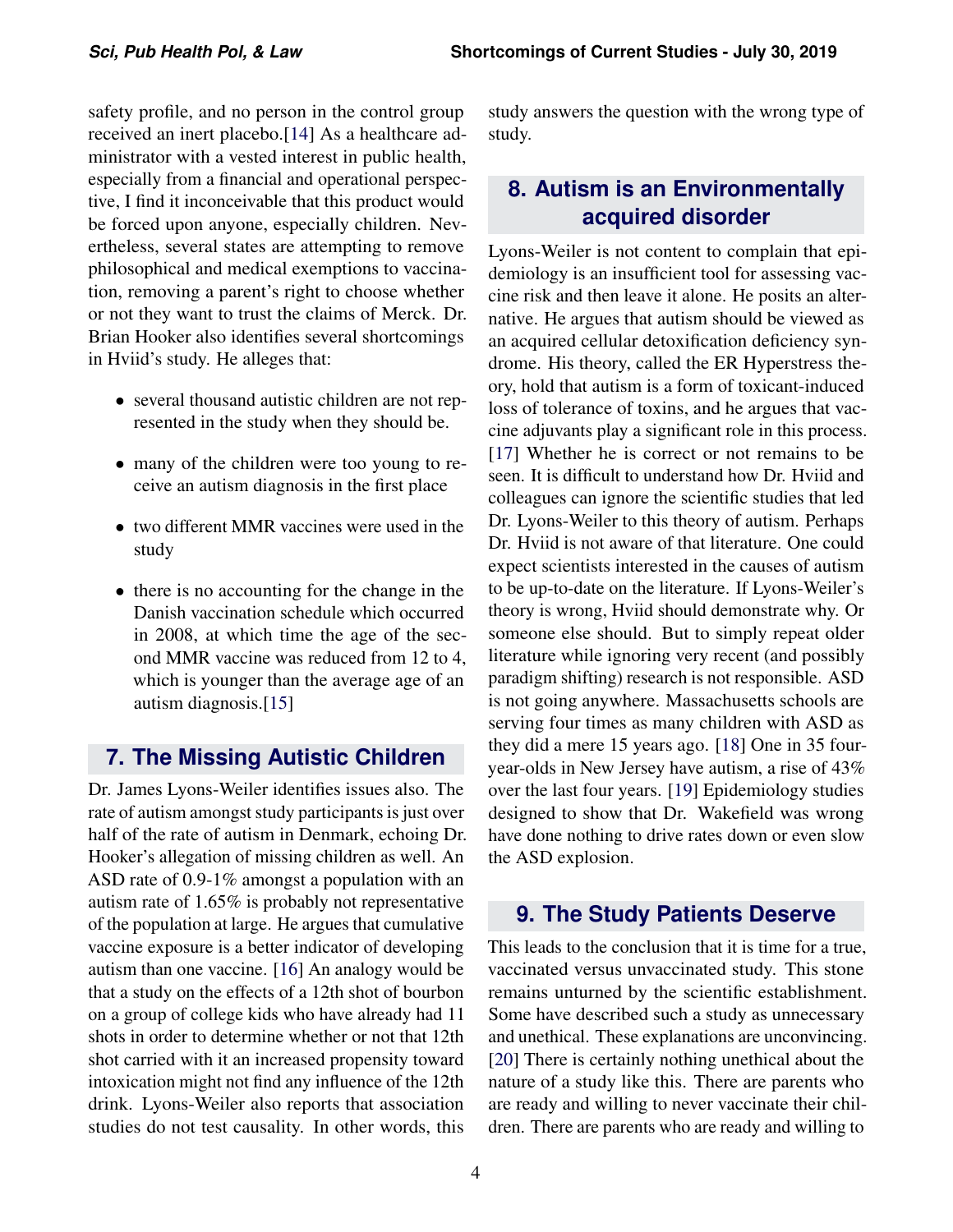completely oblige their children to the CDC schedule. There are parents who will opt for a middle road. There are no shortages of parents or children necessary to fulfill all of the required components of the study. To argue that it is unethical to withhold vaccination from some children for the purpose of the study assumes knowledge of the outcome and thus begs the question. Knowing this to be the case, why not at least engage in a study? David Hawkes points to a vaccinated versus unvaccinated study that has been completed, referring to a review in Germany from 2003 to 2006. This study concluded that "the prevalence of allergic diseases and non-specific infections in children and adolescents was not found to depend on vaccination status." The reader is left wondering why Hawkes uses this study to conclude that further research into autism is not necessary. Autism is not a communicable disease, and thus the citation of this study by Hawkes is non-sequitur. The authors of this study also have financial conflicts of interest. Dr. Schlaud was the lead investigator of an epidemiological study of deaths in children ages 2-24 months in 2004-2009, which was jointly funded by the Federal Ministry of Health, The Paul Ehrlich Institute, Sanofi Pasteur, and Glaxo Smith Kline. Dr. Poethko-Muller was responsible for coordinating the study. [\[21\]](#page-5-9) It is time for a different group of scientists at the wheel, one with no financial ties to the pharmaceutical industry. There must be a study that compares the long-term health outcomes of completely unvaccinated children with their fully vaccinated (United States CDC schedule) counterparts. Undoubtedly this study should also include many children on the middle road. The internet is ripe with strawmen to knock over regarding this issue, but contrary to Dr. Christopher Johnson's misgivings, calls to reject a study like this are disingenuous. No one is suggesting that an RCT take place and parents not know whether or not their children will be vaccinated. [\[22\]](#page-5-10) I am simply asking for a review of the health outcomes of these populations sets  $. 2$  $. 2$  It is disingenuous to call for less scientific data. Are we afraid of what Science might discover?

#### **References**

- <span id="page-4-0"></span>[1] Rob Stein. A Large Study Provides More Evidence that MMR Vaccines Don't Cause **Autism** . *[NPR]( https://www.npr.org/sections/health-shots/2019/03/04/699997613/a-large-study-provides-more-evidence-that-mmr-vaccines-dont-cause-autism )*, March 2019. **NPR**.
- <span id="page-4-1"></span> $[2]$  Hansen JV. Hviid A, Melbye M. Measles, Mumps, Rubella Vaccination and Autism: A Nationwide Cohort Study . *Annals of Internal Medicine*, April 2019. **[Annals.org]( https://annals.org/aim/fullarticle/2727726/measles-mumps-rubella-vaccination-autism-nationwide-cohort-study )**.
- <span id="page-4-2"></span>[3] Taylor LE, Swerdfeger AL, and Eslick GD. Vaccines are not associated with autism: An evidence-based meta-analysis of casecontrol and cohort studies . *Vaccine*, 32:3623-9, 2014. **[ScienceDirect]( https://www.sciencedirect.com/science/article/pii/S0264410X14006367?via%3Dihub )** .
- <span id="page-4-3"></span>[4] Hooker BS. Reanalysis of the U.S. CDC data on Ausism Incidence and Time of First MMR Vaccination. *Journal of American Physicians and Surgeons*, 23(4), 2018. [AAPS]( http://www.jpands.org/vol23no4/hooker.pdf )

[.]( http://www.jpands.org/vol23no4/hooker.pdf )

- <span id="page-4-4"></span>[5] Lacapria K. Fraud at the CDC Uncovered? The claim put forward in a video is that earlier MMR vaccination is associated with an increased risk of autism in African-American boys and that the CDC has spent the last 13 years covering this linkage up. 3 **February 2015** . *[Snopes]( https://www.snopes.com/fact-check/bad-medicine/ )*, 3 2015. **Snopes**.
- <span id="page-4-5"></span>[6] CDC Statement: 2004 Pediatrics Paper on MMR and Autism .  $\overline{CDC}$  $\overline{CDC}$  $\overline{CDC}$ .
- <span id="page-4-6"></span><sup>[7]</sup> Hooker BS. **Dr. Brian Hooker's official state**ment regarding William Thompson . *Focus for Health*, April 2019. **[focusforhealth]( https://www.focusforhealth.org/dr-brian-hooker-statement-william-thompson/ ).**
- <span id="page-4-7"></span>[8] Kevin Barry. Vaccine Whistleblower: Exposing Autism Research Fraud at the CDC . 2015.  $|\text{Amaxon}|$ .
- <span id="page-4-8"></span>[9] Novo Nordisk. Novo Nordisk Annual Report . 2018. [NovoNordisk]( https://www.novonordisk.com/content/dam/Denmark/HQ/investors/irmaterial/annual_report/2019/NN-AR18_UK_Online.pdf ).
- <span id="page-4-9"></span>[10] Bloomberg Online. Bloomberg: Company Overview of Targeted Diagnostics & Therapeutics, Inc.  $2019.$  [Bloomberg]( https://www.bloomberg.com/research/stocks/private/snapshot.asp?privcapId=2213806 ).
- <span id="page-4-10"></span>[11] JNJ. Johnson and Johnson Unveils New Vaccines Launch Facility to Support Global Rollout of Novel Vaccines . October 2018. [JNJ]( https://www.jnj.com/johnson-johnson-unveils-new-vaccines-launch-facility-to-support-global-rollout-of-novel-vaccines ) .

<span id="page-4-11"></span><sup>&</sup>lt;sup>2</sup>A few studies of this nature are in preliminary phases.